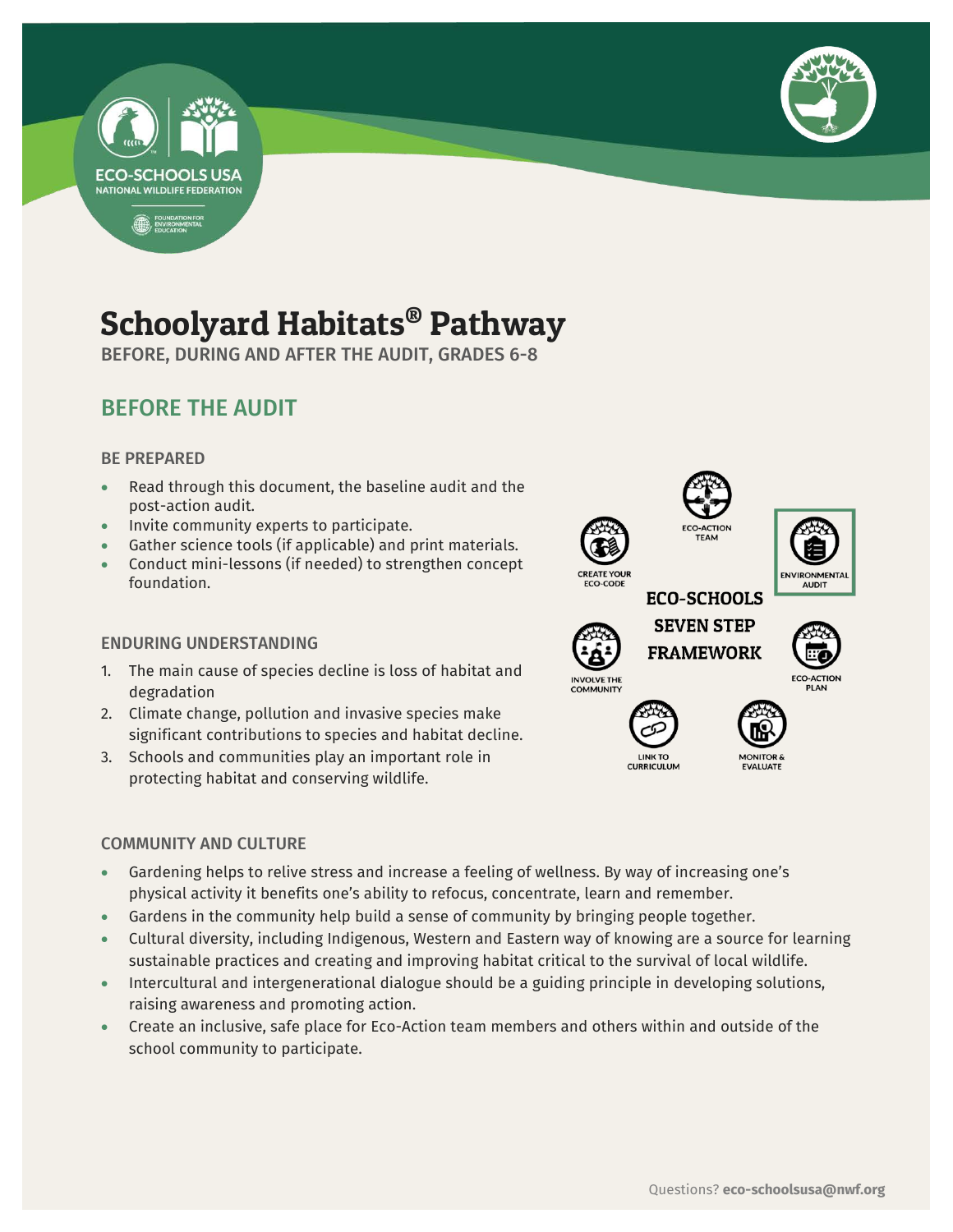

Conducting a Schoolyard Habitats Audit Grades 6-8

2 of 4

#### INTERDISCIPLINARY CONNECTIONS

- Language Arts Create a field guide for the school community and visitors to learn more about what makes the schoolyard habitat critical to the protection of wildlife and conservation of habitat.
- Math Calculate the amount of each type of soil amendment needed for the size of the schoolyard habitat(s) and determine how much to purchase or request for a donation that will be needed for the entire year.
- Agriculture Investigate the important role pollinators have on our crop systems. How can we grow food for a growing population while at the same time reverse the decline in pollinator species?
- Art Research shows art enhances brain function. Invite students to create works of art, murals, stepping stones, signage, etc. in an effort to engage more students in outdoor learning.

# SUSTAINABLE GWALS

 In 2016, seventeen Global Goals for Sustainable Development were adopted by world leaders at a United Nations Summit. These goals universally apply to all countries, therefore Eco-Schools USA is committed to doing our part. Over the next fifteen years, efforts will be made by governments, institutions and citizens all across the globe to end all forms of poverty, fight inequalities and tackle climate change, while ensuring nobody is left behind.





Make cities and human settlements inclusive, safe, resilient and sustainable.



Protect, restor and promote sustainable use of terrestrail ecosystems, sustainably manage forests, combat desertification and halt and revers land degradation hand biodiversity loss.

Learn more at [globalgoals.org](https://www.globalgoals.org/)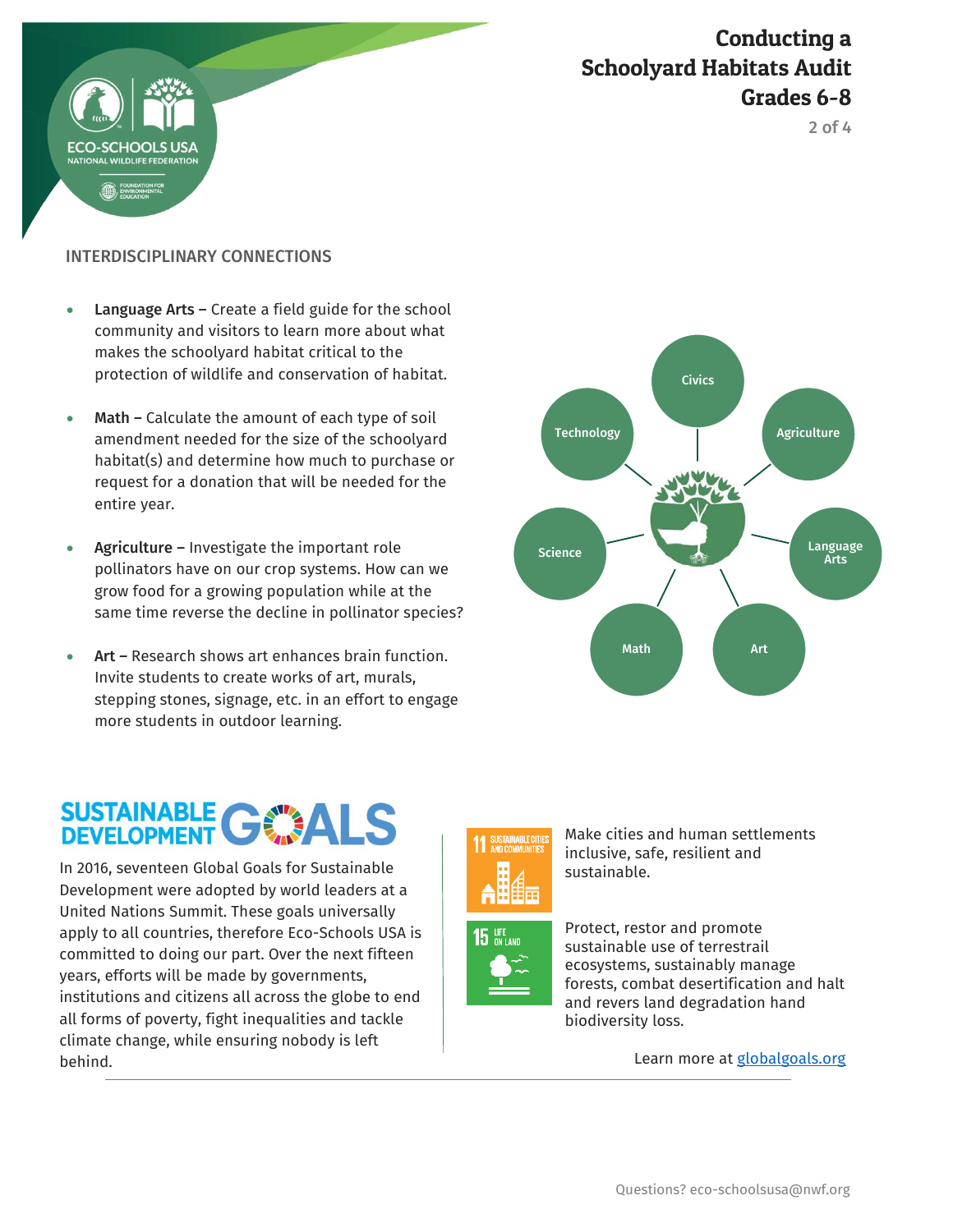#### Conducting a Schoolyard Habitats Audit Grades 6-8

3 of 4



#### GATHER THE FOLLOWING MATERIALS

- 
- 

- 
- Soil and water quality testing kits or probes
- Water and soil temperature thermometers (optional)
- Clip boards **Regional/state tree, plant and** animal field guides
	-
	- Air temperature and surface temperature thermometers (optional)
- Student worksheet(s)  $\bullet$  Audit form  $\bullet$  Science notebook
	- Stakes or utility flags and string
	- Binoculars SEEK app by iNaturalist or other

#### **PROCEDURE**

- 1. Before the audit, contact local experts who are willing to assist. These individuals can provide more in depth understanding and can help direct the team when questions arise and/or concerns arise.
- 2. Read through the audit. As an Eco-Action Team determine, based on the area being investigated, how much time will be needed to complete the baseline or post-action audit.
- 3. Highlight the locations on a school map where teams will collect data.
- 4. Conduct the baseline audit and make plans to conduct the post-action audit.
- 5. Analyze the results and develop an action plan.
- 6. Frequently communicate results and plans with the school and community.



#### DASHBOARD METRICS

- 1. How many square feet of wildlife habitat does your school contain?
- 2. After implementing the action plan, how many more square feet of habitat was added?
- 3. What are the average number of minutes students spend in the garden or outdoor learning space each week?